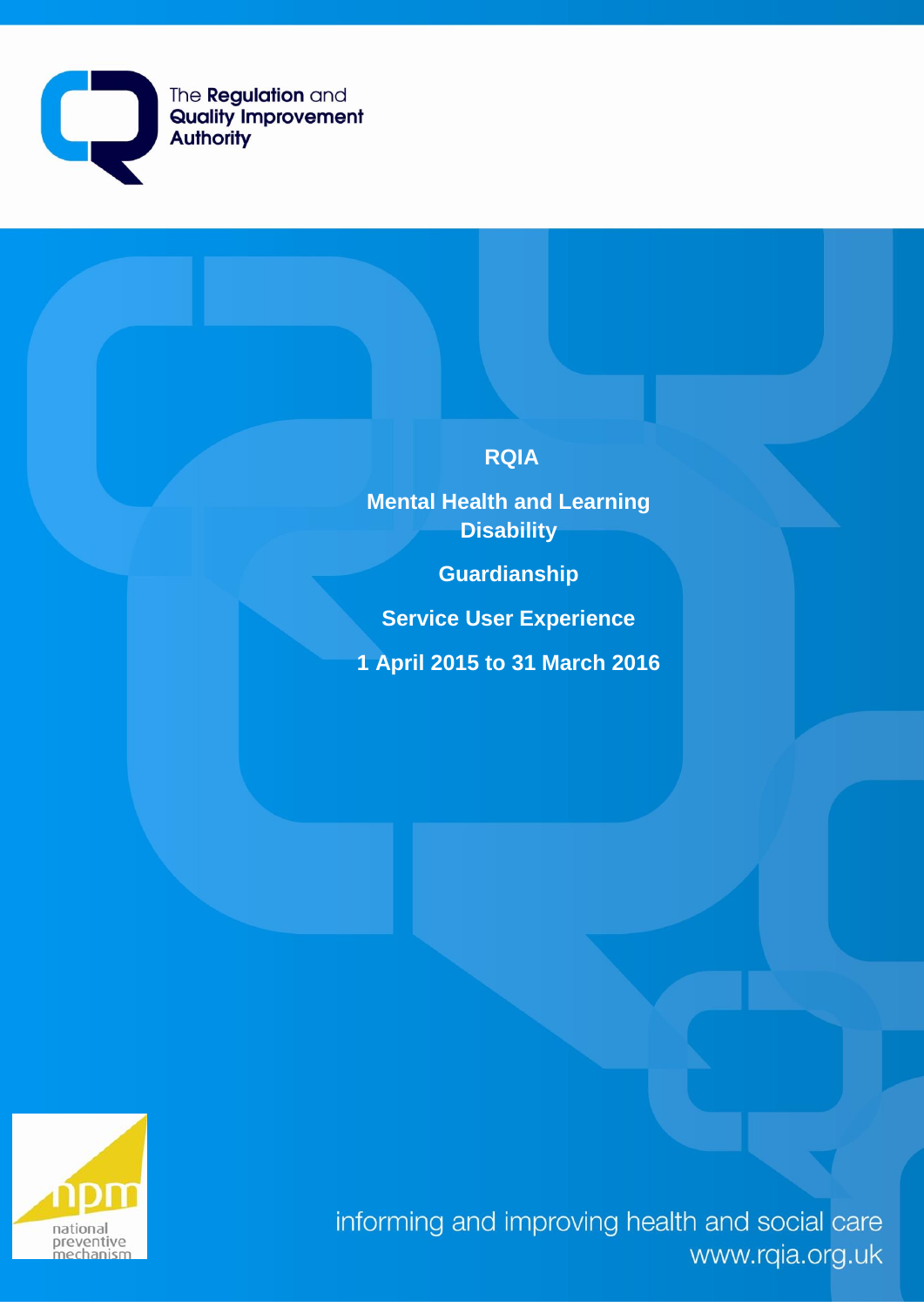# Table of Contents

|     | 1.0 Introduction                          | 3                 |
|-----|-------------------------------------------|-------------------|
| 2.0 | Guardianship                              | 3                 |
| 3.0 | Purpose of the report                     | 4                 |
| 4.0 | <b>Breakdown of Guardianship</b>          | 4                 |
| 5.0 | Findings                                  | 5                 |
| 6.0 | Findings from Examination of Care Records | 5                 |
| 7.0 | <b>Issues Raised by Service Users</b>     | 7                 |
| 8.0 | <b>Good Practice Example</b>              | $12 \overline{ }$ |
| 9.0 | <b>Summary and Recommendations</b>        | 13                |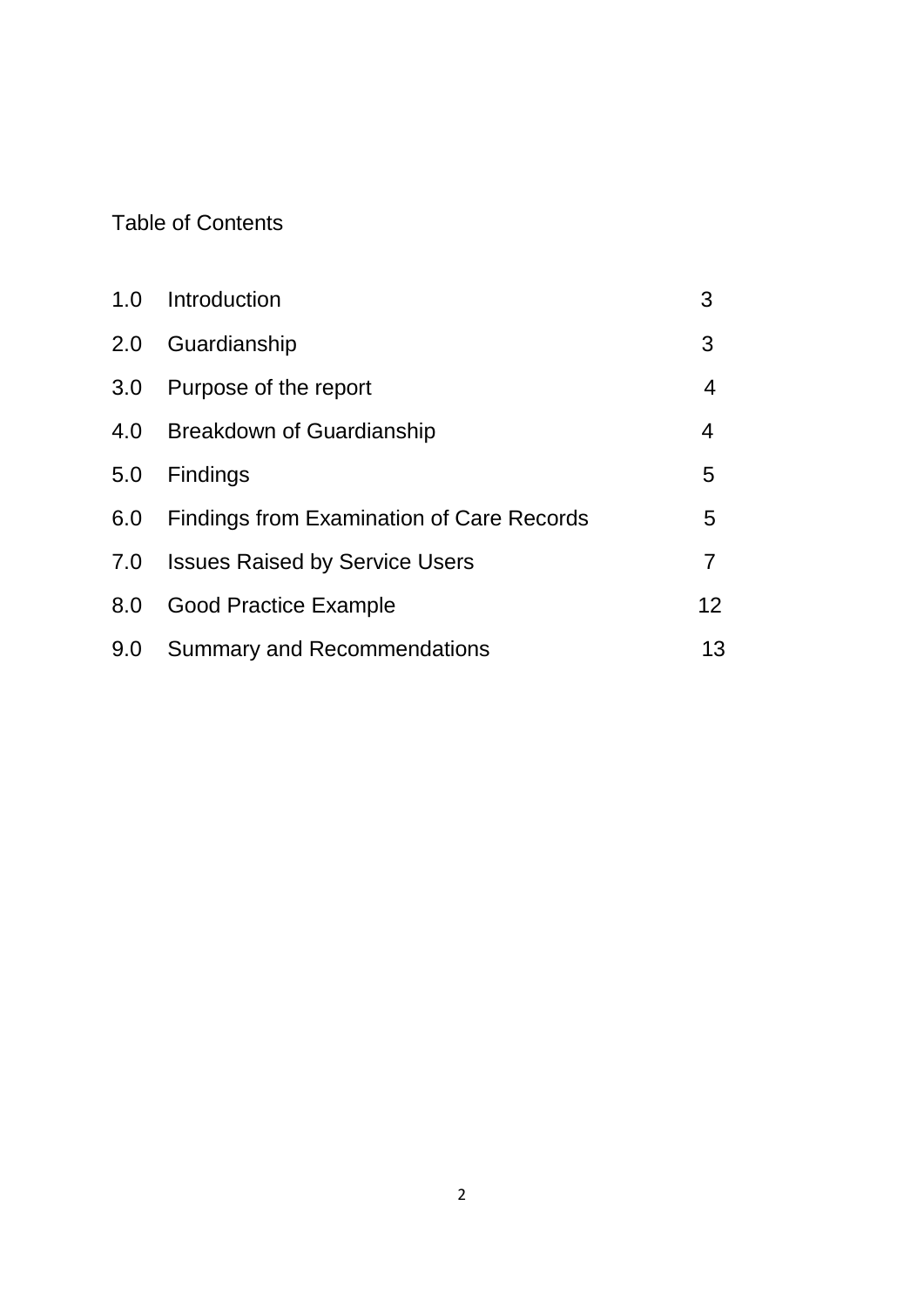## **1.0 Introduction**

The Regulation and Quality Improvement Authority (RQIA) is the independent body responsible for regulating and inspecting the quality and availability of Northern Ireland's Health and Social Care Services. RQIA was established under the Health and Personal Social Services (Quality, Improvement and Regulation) (Northern Ireland) Order 2003, to drive improvements in health and social care services.

RQIA has a specific responsibility, under the Mental Health (Northern Ireland) Order 1986, to assess health and social care services provided to people with a mental illness or a learning disability. These responsibilities include: promoting good practice; preventing ill treatment; remedying any deficiency in care and treatment; and terminating improper detention in hospital or guardianship.

The work undertaken by the Mental Health and Learning Disability team (MHLD) is underpinned by a human rights framework and the Human Rights Act (1998). RQIA examines the quality of services and interviews service users, carers and staff about their experiences. This informs a wider programme of announced and unannounced inspections of services. Additionally, RQIA is designated as one of the four Northern Ireland bodies that form part of the UK's National Preventive Mechanism (NPM).

## **2.0 Guardianship**

Guardianship is the exercise of specific compulsory powers under the Mental Health (Northern Ireland) Order 1986. The purpose of Guardianship is primarily to ensure that individuals who have a mental disorder receive the **care and protection** they require in the community where this cannot be provided without the use of compulsory powers.

By using the powers of guardianship, service users can be required to: reside at a specified location; attend places for the purpose of medical treatment, occupation, education or training; and allow access to visiting professionals and/or others, identified under the Order. Guardianship assists appointed guardians to establish an authoritative framework, using the minimum restriction necessary, to enable those subject to guardianship to live as independently as possible in the community. Guardians are appointed by the authorising trust and are generally, but not exclusively, the service user's keyworker or other professional involved in his care and treatment. A guardian, less frequently may be a close relative or informal carer of the service user and not a member of trust staff. The trust continues to retain responsibility, through the guardian, of ensuring that guardianship remains appropriate and monitoring an individual's guardianship through regular visits and reviews. The guardian can also refer to the Mental Health Review Tribunal as required and that the compulsory powers are retained no longer than is essential to provide the care and protection necessary for the service user.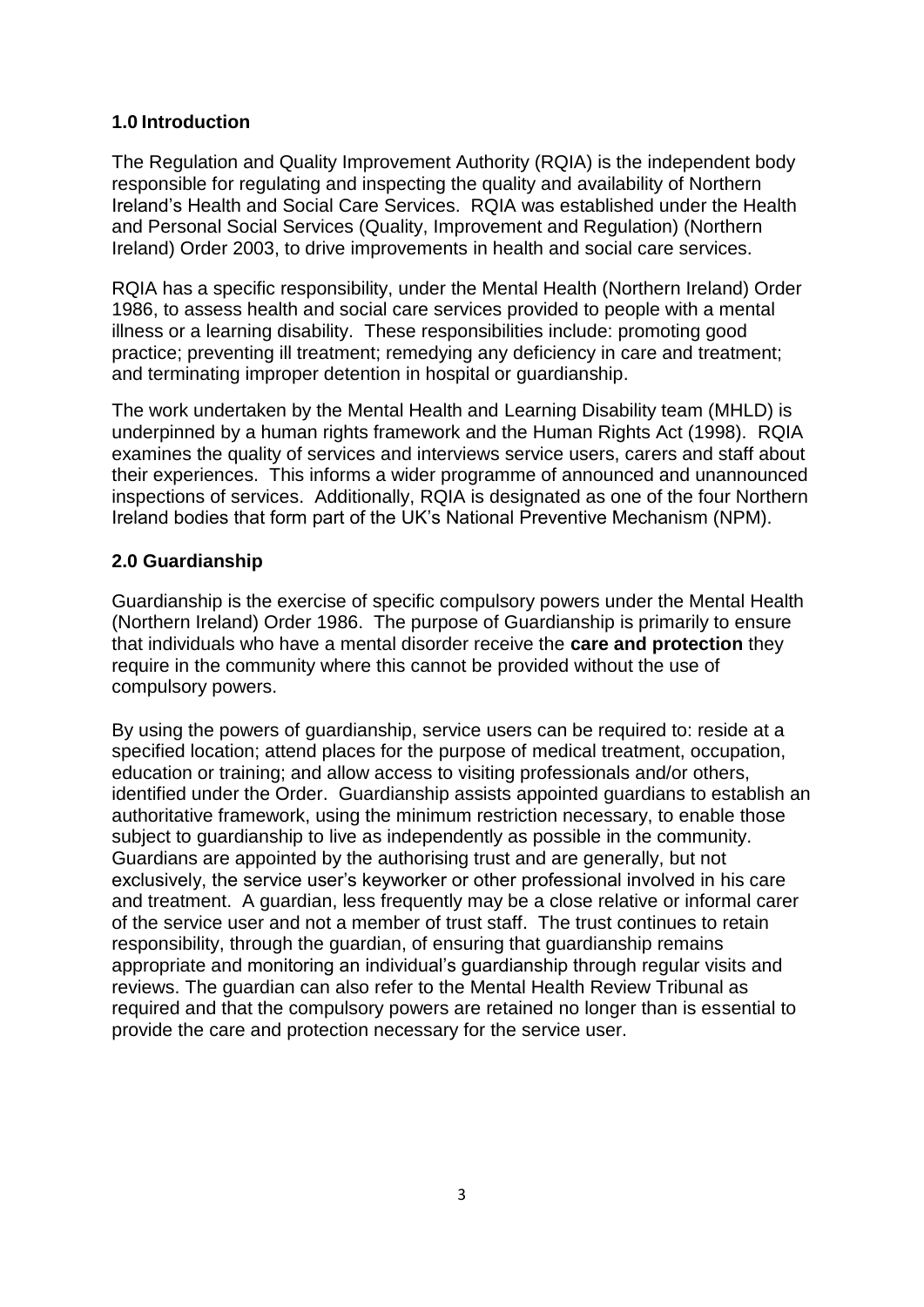## **3.0 Purpose of the report**

The purpose of this report is to present the findings of the experiences of service users subject to guardianship, during the period 1 April 2015 to 31 March 2016. At the commencement of this review there were a total of **55** people subject to guardianship. Over the previous three years this number has remained consistent. The use of guardianship among different programmes of care and by different trusts has also remained consistent with some trusts continuing to make use of the powers of guardianship more than others. Service user experience is a key element to MHLD's review of guardianship processes. In accordance with the RQIA Business Plan, a number of service users, were offered an opportunity to meet with an inspector to reflect on their experiences of guardianship.

From 1 April 2014 to 31 March 2015, a MHLD inspector interviewed **13** service users subject to guardianship, from a list of **23** service users, who had returned pre interview questionnaires. **10** service users were unavailable for interview. A key objective for the MHLD team is to ensure that the service users, subject to guardianship are consulted and a stand-alone service user experience report is produced.

# **4.0 Breakdown of Guardianship Orders by Trust Area**

| Table 1: |  |  |
|----------|--|--|
|          |  |  |

| <b>Trust Area</b> | <b>Number of service users</b> |
|-------------------|--------------------------------|
| <b>BHSCT</b>      |                                |
| <b>NHSCT</b>      | 26                             |
| <b>SEHSCT</b>     |                                |
| <b>SHSCT</b>      |                                |
| <b>WHSCT</b>      |                                |
| <b>TOTAL:</b>     | 55                             |

Out of the **55** patients subject to Guardianship orders in 2015/16, **5** lived in their own homes. **32** out of the remaining **50** lived in residential, nursing or supported living settings and had not been offered an interview in the previous year by RQIA. These patients who hadn't been offered an interview were prioritised for review by the MHLD team.

The facilities in which they resided were contacted in order to arrange an interview by the inspector in the review period of 1 April 2015 to 31 March 2016.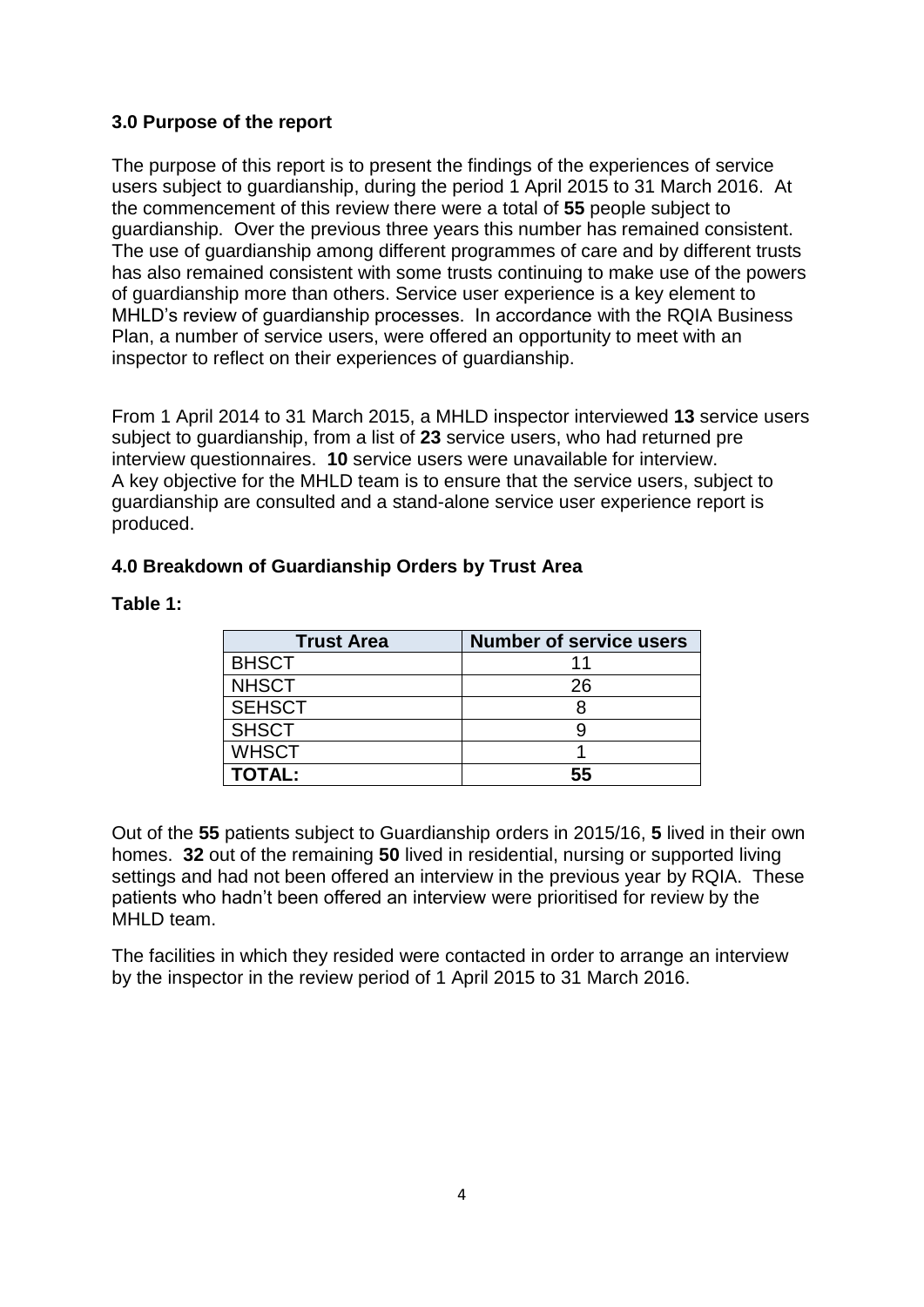Of the **32** service users offered an interview by the inspector, Table 2, provides details of the breakdown of numbers by programme of care:

| <b>Programme of Care</b>    | <b>Number of Service Users</b> |
|-----------------------------|--------------------------------|
| <b>Adult Mental Health</b>  | 22                             |
| <b>Older Peoples Mental</b> |                                |
| <b>Health Services</b>      |                                |
| <b>Learning Disability</b>  |                                |
| <b>TOTAL</b>                | 32                             |

## **Table 2 Breakdown of Guardianship by Programme of Care**

**Two** of the above people were not seen or interviewed by the inspector during the review, as one of these had gone out for the day and the other declined to be seen at the time of the visit. This left a total of **30** available for interview. Of these **30** patients, two had limited or no communication skills. Staff assisted with their responses and the patient experience interviews (PEIs) were completed from discussion with the care staff and from the service user's notes.

# **5.0 Findings**

The MHLD Inspector explored the experiences of service users in two ways:-

- (i) An examination of the care records (32 records in total, including the 2 patients declining to be interviewed.)
- (ii) An interview with the service user (30 In total)

# **6.0 Examination of the care records**

Four areas were selected for review findings as follows:-

## A: Assessment and review of capacity

There was evidence of assessment and review of capacity in relation to decisionmaking for all **32** service users. Records outlined pathways to be followed to support patients who had been assessed as lacking capacity to make certain decisions. Service user records reviewed by the inspector evidenced that a lack of capacity regarding one aspect of a service user's decision making did not automatically transfer to all areas of a person's life.

# B: Care plans

Care-planning was evidenced in all the notes reviewed. Many care plans were extremely detailed and all individualised. There was evidence of regular updating by staff and of review of care-plans for all **32** service users.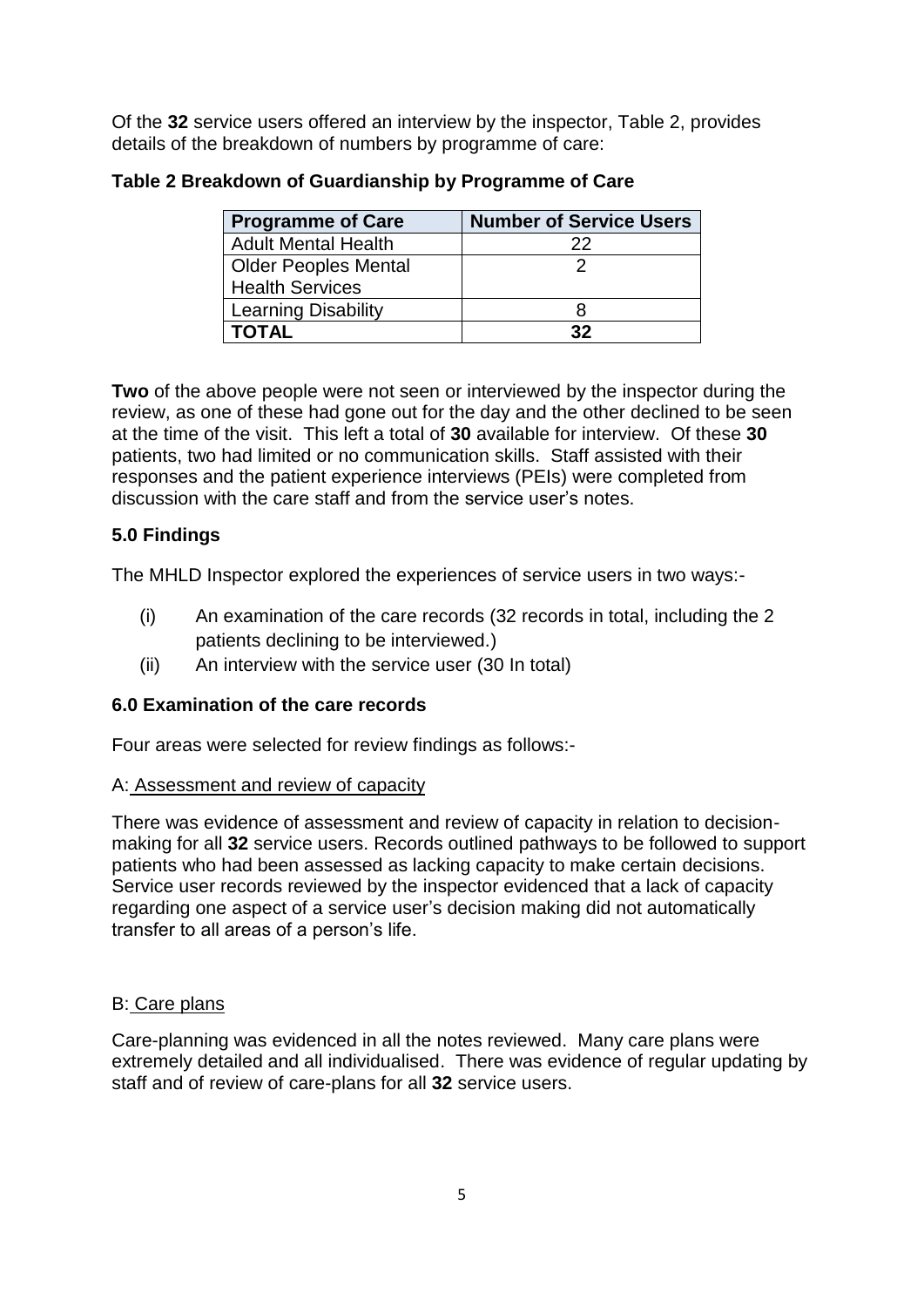#### C: Service user and carer involvement

There was evidence of service user involvement and /or carer involvement in the care plans of **28** service users. Care plans had been discussed and signed by **24**  service users **four** had been shared and signed by the next of kin and frequently care plans were signed by both. There was evidence of discussion regarding facility contracts, advance decisions such as DNR (do not resuscitate) and other examples of service user choice such as financial arrangements to be followed, visiting arrangements, and food and activity choices. In those cases where the care plan was not signed by either the service user or the carer, there was evidence in the notes that the care plan had been shared with them. It was recorded that they lacked capacity to sign where relevant. There was some confusion amongst a small number of service users at interview, where they claimed they had not seen or been included in care plans but, in the notes, it was apparent that they had signed the care plan. This was not because they had signed a document unaware of what it contained, but because of significant memory impairment. None of the service users expressed dissatisfaction with their care-plan.

## D: Referral to the Mental Health Review Tribunal

The Mental Health Review Tribunal (MHRT) has powers to direct the discharge of patients whom it considers no longer meet the criteria for guardianship under the Mental Health Order (NI) 1986. An application to the MHRT can be made by the service user once during the first 6 months of reception into guardianship and again during the second six months and subsequently once annually, during each renewal period.

There is also a requirement on the responsible Trust to refer a person to the MHRT where their case has not been considered by the Tribunal within the previous two years.

While progress notes and care plans were detailed and up to date, there was limited evidence in many of the records of the date of last referral to the Mental Health Review Tribunal (MHRT).

Out of **32** service users, **18** had either a date of a MHRT review recorded or date when due. Some of these related to service users who had transferred from detention to guardianship and the MHRT review had taken place while in hospital.

**Five** service users had not been subject to guardianship for a sufficient time to warrant a referral to a mental health review tribunal MHRT and there was evidence of statutory renewal of guardianship by the Trust in the notes of eight service users but no recorded details of referral to MHRT, when it was due or when last heard. **One** person had a date and time for a MHRT hearing but there was no evidence of the outcome. On contacting the guardian, the inspector was informed that the MHRT hearing had been postponed pending a judicial review. There was no evidence that this information had been passed on to the facility responsible for providing the care.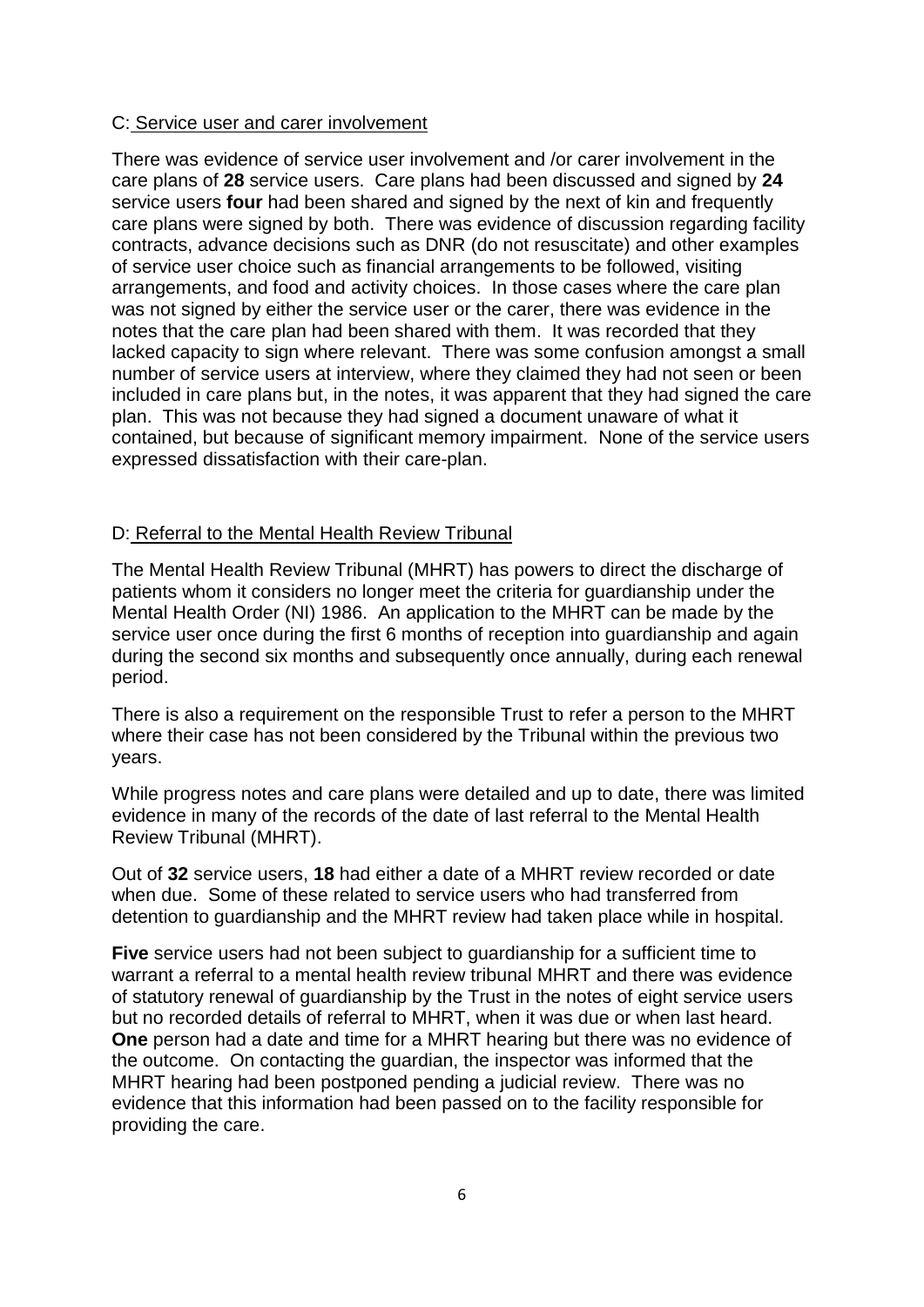Many staff and service users confused the annual Trust multidisciplinary renewal of guardianship with the review by the MHRT.

## **7.0 Issues Raised by Service Users**

All **32** service users subject to guardianship were offered an interview by the inspector; **two** were either unavailable or declined on the day. Of those service users who were seen by the inspector **(30 in total)**, a number of different themes emerged:

#### A: Knowledge of guardianship

**17** service users stated that they knew they were subject to guardianship and most of these (15 out of 17) demonstrated an understanding of what this meant for them.

Of the remaining **13,**

- **seven** stated that did not know that they were subject to guardianship or what it meant
- **four** said they were unsure about guardianship or what it entailed,
- **two** people had limited or no communication and were unable to respond

#### B: Awareness of guardians

**23** out of the **30** service users interviewed were able to give the name of their guardian;

- **one** person had no recollection of the name,
- **four** were unsure of the name of the guardian
- **Two** people were unable to respond.

The roles of the key worker, the community psychiatric nurse (CPN) and the approved social worker (ASW) were confused by service users and sometimes by staff, as it is not always obvious which of these was the guardian. The guardian's name was generally recorded in the notes and any changes to the details of that individual also noted. However difficulties did arise when, for example when the current guardian was off on annual or sick leave and another worker was covering for them. This was not always made clear to staff in the residential facility or to the service user and there was understandable confusion. On another occasion, staff informed the inspector that the service user's son was his guardian but following contact with the trust, it was clarified that this was not the case. The son was the service user's controller and next of kin but in this case the guardian continued to be an employee of the trust.

Staff were generally uncertain about the statutory nature of the guardian's role or about any specific responsibilities accompanying the guardianship arrangement.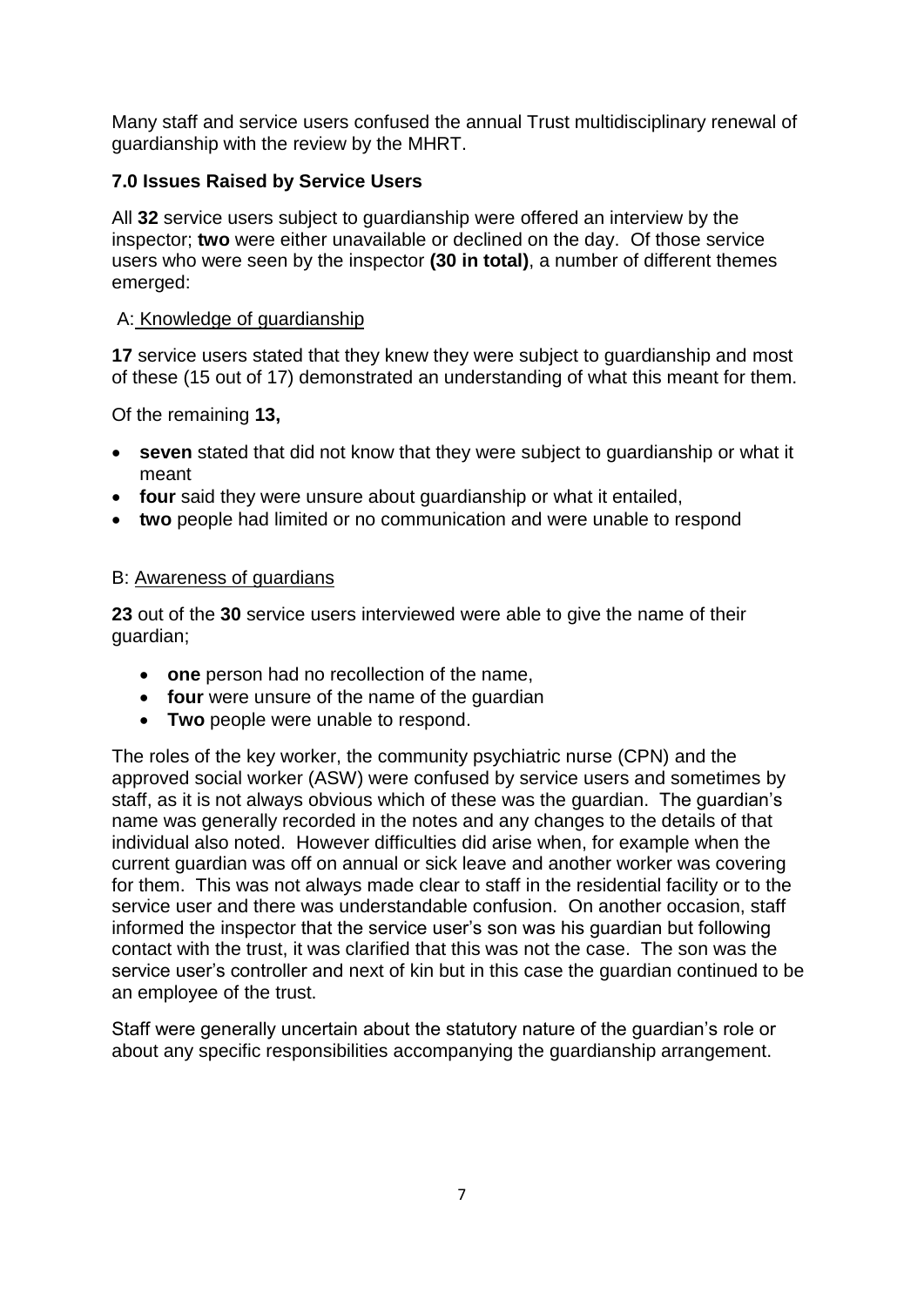## C. Contact with guardians

Regulation 5 of the Mental Health (Nurses, Guardianship, Consent to treatment and Prescribed Forms) Regulations (NI) 1986 requires that the trust exercise general supervision over every patient received into guardianship under the Order. It requires trusts to make sure that every patient subject to guardianship is visited at such intervals as the trust may determine but at intervals of not more than **three months**. At least one such visit in every year should be made by a Part II doctor (Consultant Psychiatrist)

- **13** of those interviewed expressed satisfaction with the frequency of visits by guardians;
- **11** service users were unhappy with the level of contact,
- **two** service users had limited communication and
- **four** service users were uncertain about the frequency of visits by guardians, although it was apparent from the notes that they had been visited regularly.

Service user care records documented that guardians visited on a regular basis, with the date of last confirmed visit frequently being in the last few weeks;

Table 3 indicates the frequency of face to face contact between service users and guardians:

| <b>Frequency of visits</b> | <b>Number</b> |
|----------------------------|---------------|
| Visited at least quarterly | 14            |
| At least monthly           |               |
| At least fortnightly       |               |
| Weekly                     |               |
| Less often than quarterly  |               |
| <b>TOTAL</b>               | 32            |

# **Table 3 Frequency of Direct Contact**

With the exception of one, service users were seen at least quarterly. Of those **11** service users who expressed dissatisfaction with frequency of visits, a number had significant memory impairment. **Nine** of them had received a visit from the guardian within the last 4-6 weeks. Only **one** service user who wished to see the guardian more often had not been visited since January 2015. This was raised with staff who agreed to contact the guardian regarding more regular visits.

Most service users were able to contact a guardian directly and many had access to their mobile phone numbers. Others stated that if they wished to see their guardian more often, they would ask a staff member to ring and arrange a meeting.

No service user complained of being unable to access a guardian if required.

## D: Use of restrictions

The Mental Health (NI) Order 1986 states that the effect of a guardianship application, duly made in accordance with the Order, shall confer on the Authority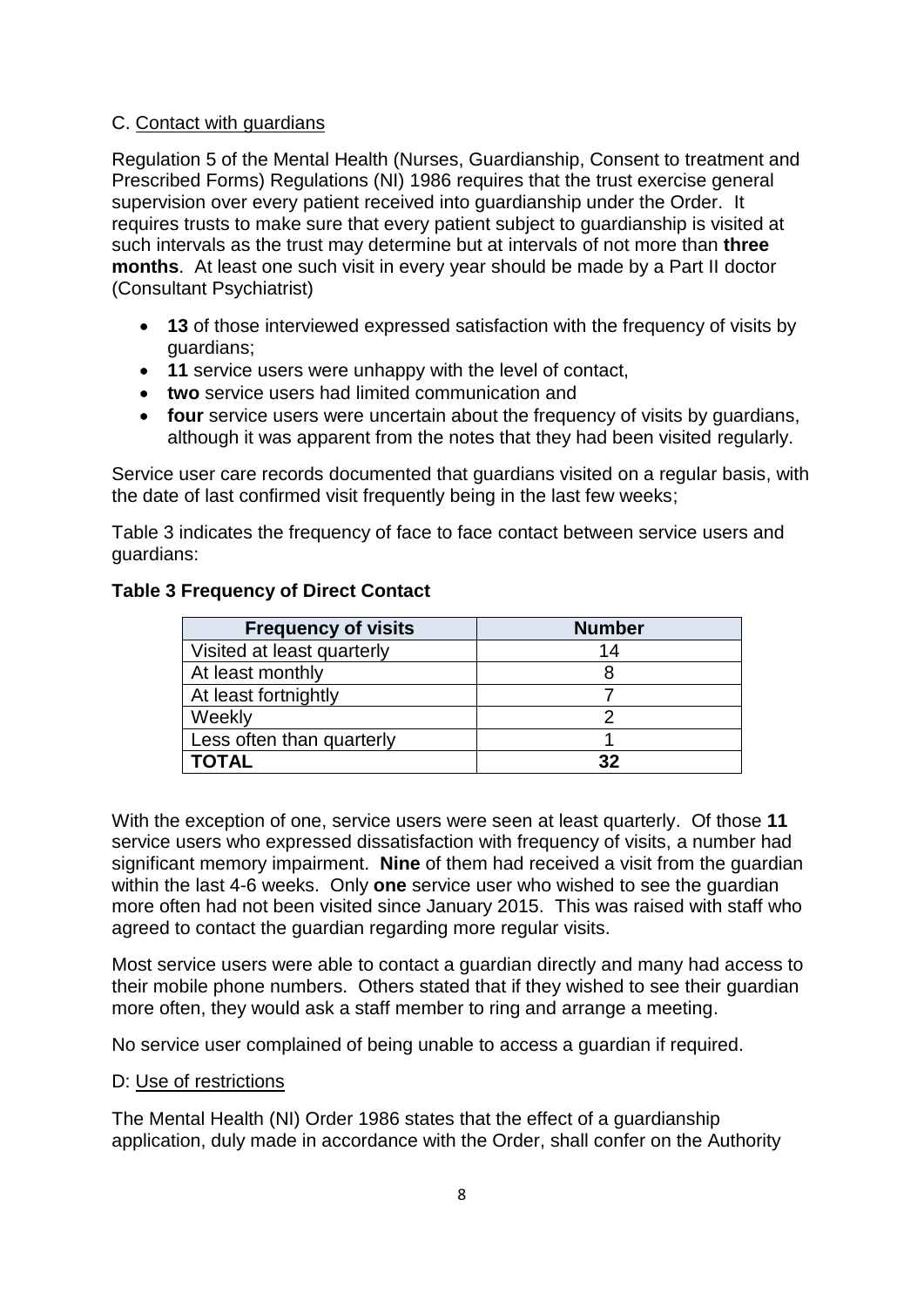- *(i) The power to require the patient to reside at a place specified by the Board or person named as guardian;*
- *(ii) The power to require the patient to attend at places and times so specified for the purpose of medical treatment, occupation, education or training;*
- *(iii) The power to require access to the patient to be given at any place where the patient is residing to any medical practitioner, approved social worker or other person so specified*

#### -Conditions of residence

From the notes it was clear that all **32** service users were obliged to reside in a certain place at interview:-

- **19** service users were aware of this and understood the reasons;
- **six** were unsure about this and believed they could live anywhere;
- **three** knew there was a residence restriction but did not accept or could not recall why it was required;
- **two** people had limited or no ability to communicate their views.

Most of those interviewed expressed contentment with their current placement but **six** people stated that they would rather be elsewhere. **One** said he would like to move somewhere with more freedom and another stated he would like to go back to hospital.

**Four** people stated that they would prefer to live closer to friends and family or home. These issues were raised by the Inspector with care staff.

#### *-*Conditions of Attendance

**Nine** out of **32** service users were also obliged to attend certain facilities, activities or day care and this was a structured part of their care plan. All **nine** agreed with this and said that they understood the reasons for the use of this power.

Comments made were:-

"It keeps me busy"

"It makes me feel safe, and provides me with structure to the day".

Others attended some activities but said they didn't have to do anything they did not wish to. **One** person recently had access and attendance requirements removed from their guardianship plan as a gradual reduction in the use of compulsory powers. Another did not attend day-care but stated that she would like to and this was raised with staff who agreed to pursue it with the guardian.

#### - Conditions of access by mental health professionals

**Five** out of **32** people also had contact conditions imposed by guardianship, requiring access by mental health professionals.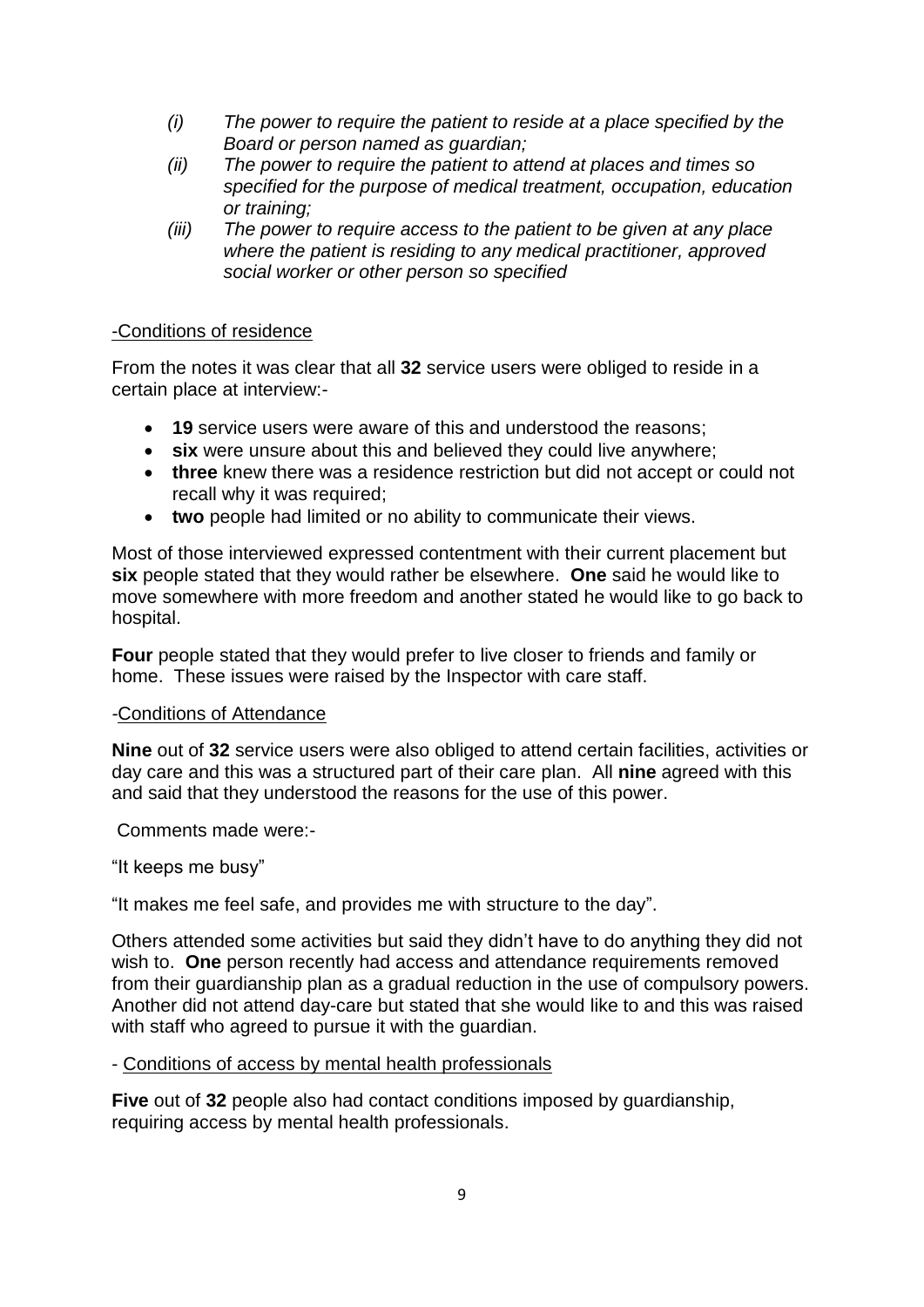Only **two** service users out of **32** were subject to the restrictions of **all** three powershaving residence, attendance and access conditions attached to their guardianship order. Staff noted that this was for reasons of safety and the conditions were reviewed regularly to ensure they continued to be required.

#### E: Activities

Most service users interviewed were content with the range of activities on offer. Such activities included attendance at a day centre, outings, walks, shopping, cookery, computers, visiting library, watching television, singing/listening to music and socialising with others. One facility had a dog therapist which proved popular with service users. At least **nine** were quite independent and organised their own time, visiting friends/family members, attending church and church- related events, occasional shows, playing snooker, or going to the pub for a few drinks. All **9** had arrangements to visit family and friends and were often taken away for trips or weekend breaks.

One lady complained of being bored during the day and said that many of the other residents were unable to hold a conversation. Many service users were too unwell to undertake much activity but enjoyed the companionship afforded by the residential facility. One complained that the evenings could be long and another said that he spent a lot of time smoking but was unable to quit. This was raised with the staff who stated that the facility had plenty of information and education events around smoking cessation but to date, it had little or no impact. They agreed to examine this again and to encourage further smoking cessation events.

One lady was annoyed because she still had her driving licence but she was not allowed access to her car. Staff explained that her memory and recall were so impaired that it would be highly unsafe to allow her to drive and that this had been explained to her. They said that her father took her out regularly.

## F: Advocacy

**13** service users were aware of the availability of independent advocacy services and **four** of the **13** understood what it was and had made use of it in the past.

- **15** did not know what it was or were uncertain, and
- **two** did not engage or were uncommunicative
- **two** were unavailable for interview.

**23** people had never made use of advocacy services, **nine** of these stated that they did not use these services because they were not needed. Most service users were of the opinion that if they wished to complain, or had any issues which distressed them, they would raise it with a staff member or with their guardian and were content that they would be listened to.

One service user who claimed he had never heard of independent advocacy resided in a unit which had a large notice about the service on the front door. All of the facilities stated that they provided information, at least verbally, to service users and/or carers on the availability of advocacy services and many had it in their information pack.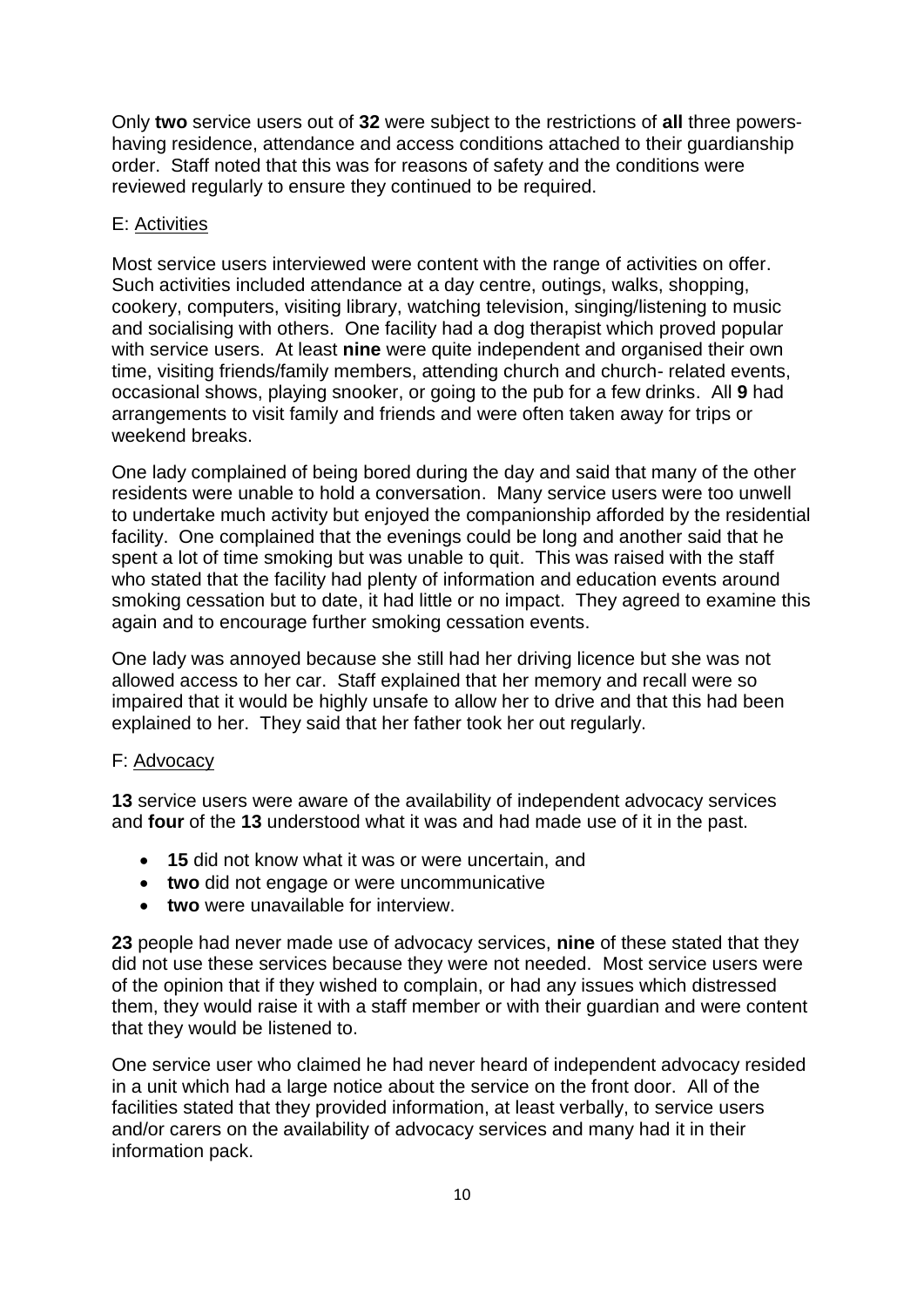Of the **four** service users who had made use of advocacy services, **three** had done so while in hospital and only one since they moved to the community.

One said it was "…someone who acts on your behalf" and another said it was "…someone who tells you your rights" and "…someone who helps you move on".

All **four** service users who had made use of advocacy said that they found it helpful. Mostly it was in relation to seeking out or moving to new accommodation; although one person said,

"….it was good to have someone from outside to chat".

Advocacy services appear to be less well established in the community than in hospital settings.

#### G: Respect/dignity afforded to service users

**28** out of the **30** service users who were interviewed stated that they felt treated with respect by staff and acknowledged that they were afforded privacy and dignity. **Two** people had limited or no communication.

**One** person said some staff were "…more respectful than others", another that staff "…won't let me sleep during the day" and another that "…some staff don't always knock before entering the room".

One person wanted to move to a single room where she felt she would have more privacy. These issues were raised with staff in the facilities concerned.

A number of service users had their own mobile phones and could communicate freely. Others stated that they had no problems contacting family or friends as staff will facilitate telephone calls when required.

Some people were in residential or nursing units which had a locked door. On those occasions, the notes contained evidence of the risk assessments on which the decisions were based and details of access arrangements by the service user and/or family and carers. This was in keeping with Deprivation of Liberty safeguards (DoLs) Interim Guidance issued by the DHSSPSNI in October 2010.

A noticeable new development for some service users in these settings was evidence in their notes of copies of declaratory judgements from the High Court which had been sought by the trust. A declaratory judgement is a formal statement by a court pronouncing upon a legal state of affairs. This was mostly utilised by the Southern Health and Social Care Trust and it would be expected that this practice will extend to other trusts where there is a query regarding Deprivation of Liberty issues.

#### H: Other comments from service users

Most service users recognised the benefits of guardianship and commented that:

"Guardianship keeps me safe";

"It protects and looks out for me"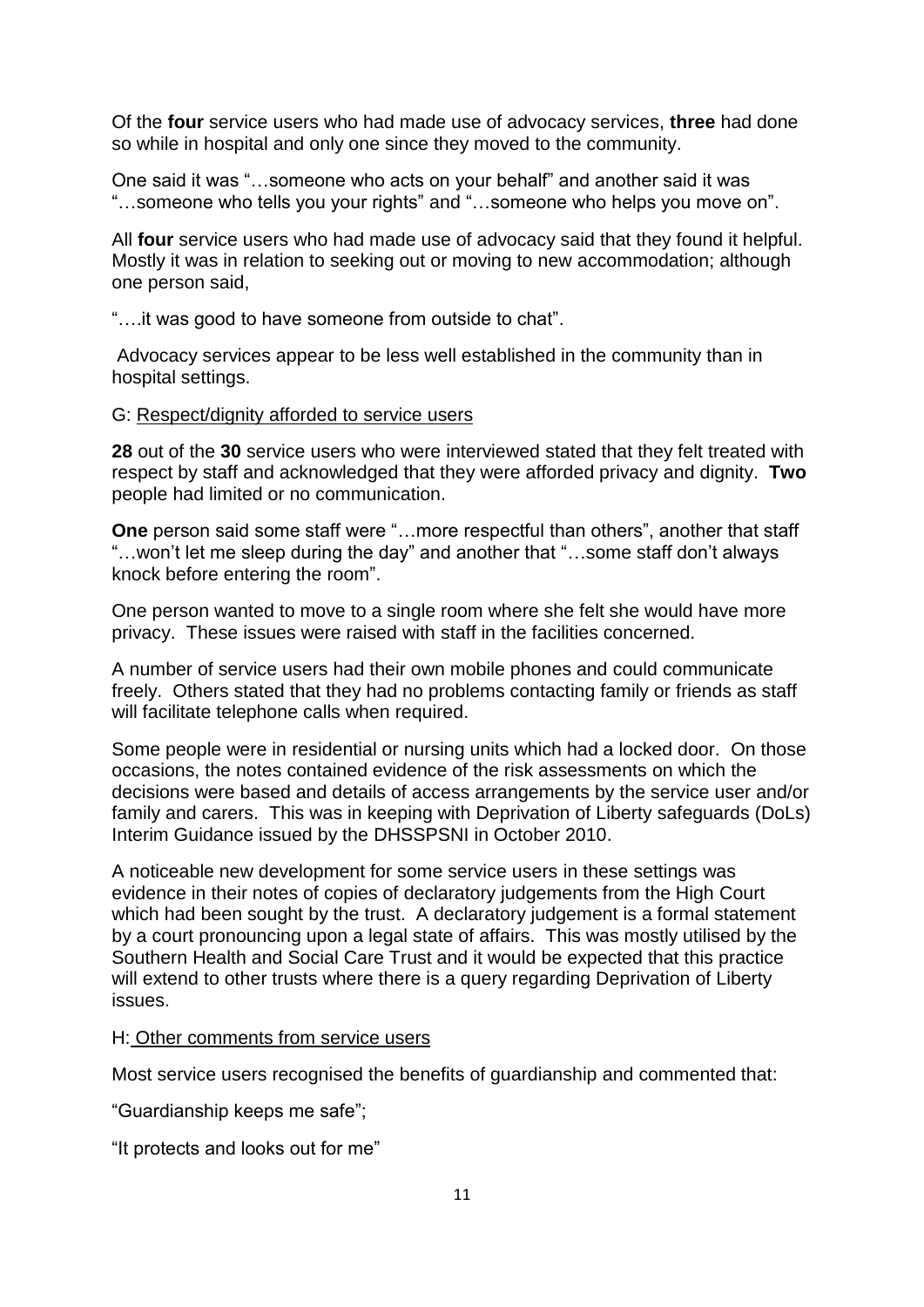"It's a way of keeping you well and off the streets"

"It's good to have someone looking after me".

A few people didn't like it. **Three** wanted it discharged, **three** felt it was too restrictive but "…just have to accept it", and **three** didn't mind guardianship but wanted to get out more.

One person stated that she had been seen by the MHRT some years back and had found the whole experience very intimidating and did not want to go through it again.

Many also noted the restrictions it placed on their movements

"I can't see why a staff member has to accompany me";

"I don't like the way they keep my smokes";

"I'm not allowed my own mobile phone";

"I'd like to move closer to friends";

"I get a bit fed up but I can always go for a mooch around".

When these issues were raised with staff they outlined the reasons for the restrictions and it was clear that these restrictions were proportionate and reflected in the individualised care plans.

**One** service user stated that while he had no complaints, he would like to know when he was getting out and another stated that he "…didn't hold out much hope of ever getting off guardianship"

On more than one occasion, there was real evidence of the progress that the service user had made under guardianship. Staff were to be commended for the steps they had taken to ensure they were understood by service users, using different formats, such as repetition, pictorial and signing as many people had significant communication deficits.

## **8.0 Good Practice Example**

A good example was evident with a service user with almost no communication, who resided in a supported living setting. Staff had discovered what foods the person liked and disliked by pointing to them in a magazine. Subsequently they cut out the pictures and posted them on his daily living chart so that he could indicate what he wanted for his meals.

In many instances it was clear to see the regard and affection with which the service users were held by staff and the pride that was taken in their progress and achievements.